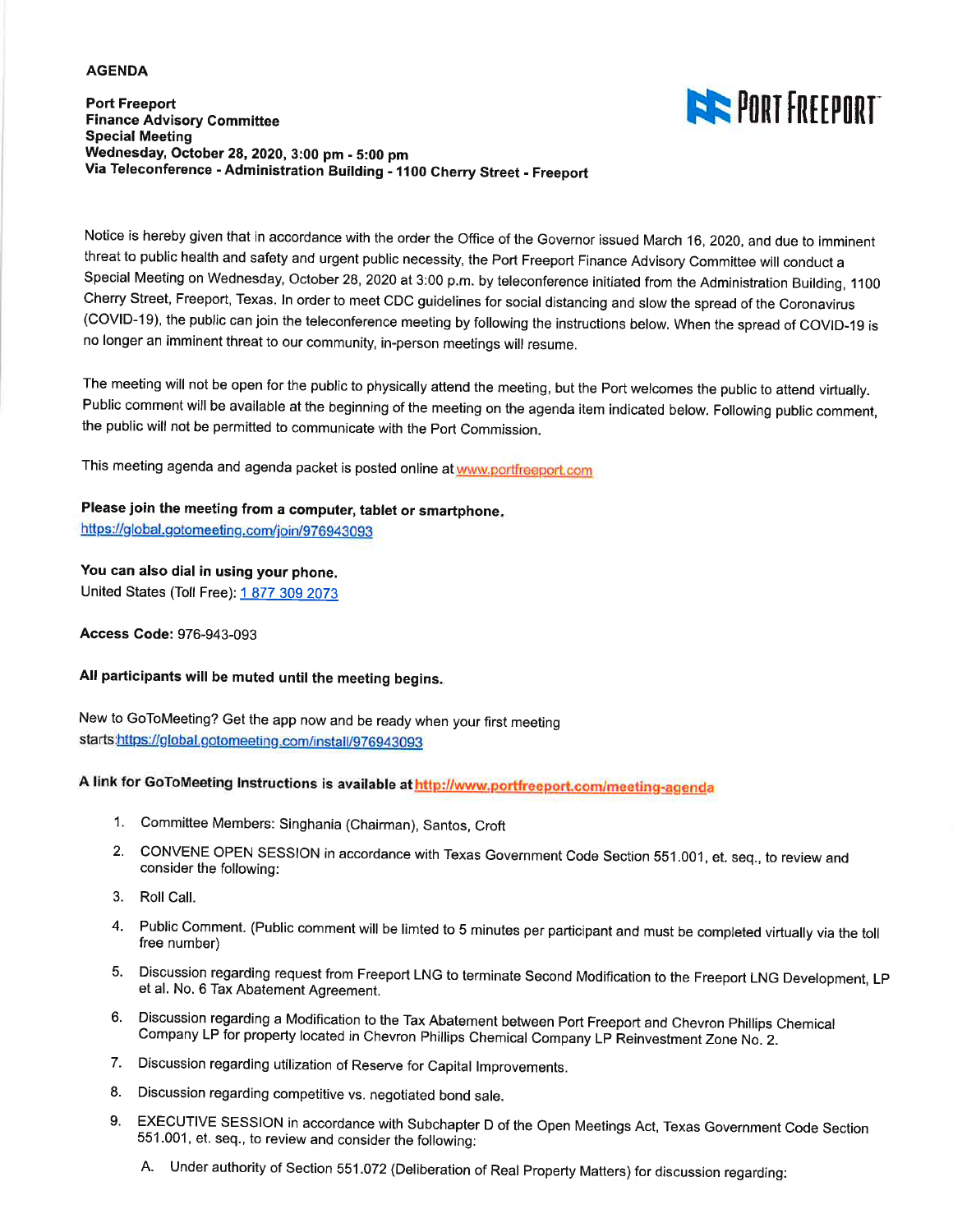- $1.$ The potential purchase, exchange, lease or value of real property located at Port Freeport, including but not limited to the real property located at and contiguous to Berths 1, 2, 5 and 7.
- 2. The potential exchange, lease, or value of real property located at Port Freeport, including but not limited to Parcels 14 and 19.
- 10. RECONVENE OPEN SESSION:
- 11. Adjourn.

The Committee does not anticipate going into a closed session under Chapter 551 of the Texas Government Code at this meeting for any other items on the agenda, however, if necessary, the Committee may go into a closed session as permitted by law regarding any item on the agenda

Phyllis Saathoff, Executive Director/CEO **PORT FREEPORT** 

In compliance with the Americans with Disabilities Act, the District will provide for reasonable accommodations for persons attending its functions. Requests should be received at least 24 hours in advance.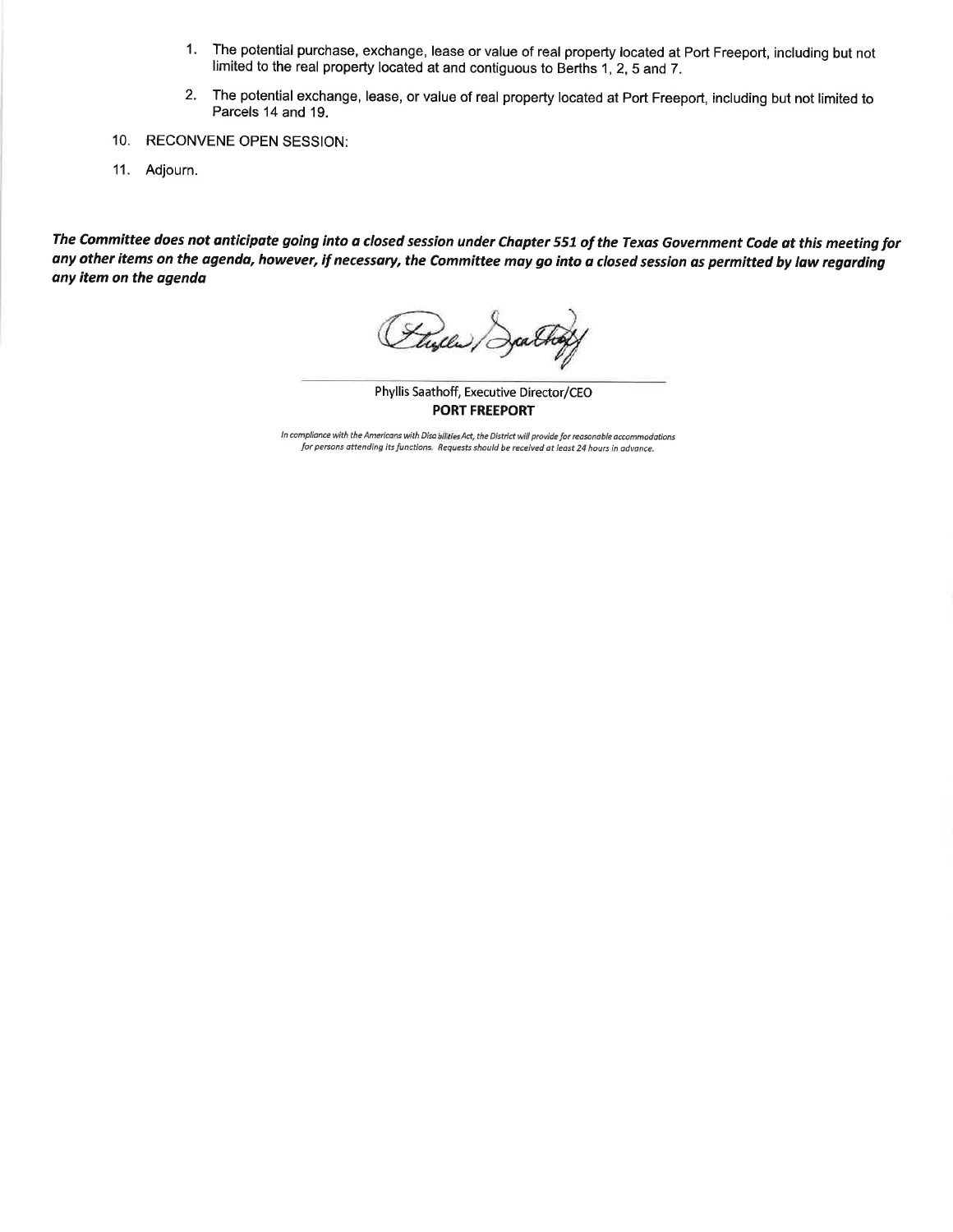

- **TO:** Finance Advisory Committee Executive Director/CEO
- **FROM:** Rob Lowe

**DATE:** October 22, 2020

**SUBJECT:** Review of the request for Termination of the *SECOND MODIFIED TAX ABATEMENT AGREEMENT FREEPORT LNG DEVELOPMENT LP, ET AL No.6* (the "Agreement")

Due to the delay in commencement of construction on Train #4, Freeport LNG Development LP, et al ("FLNG") requests terminating the tax abatement agreement with the Port (i.e. *TAX ABATEMENT AGREEMENT FOR PROPERTY LOCATED IN FREEPORT LNG DEVELOPMENT, LP REINVESTMENT ZONE Nos 2A & 3* dated November 12, 2016 and as modified November 8, 2018 and as modified a second time December 12, 2019):

Considerations:

- Termination is permitted under section 13.01 of the Agreement.
- FLNG has complied fully with its obligations to date
- FLNG is not liable to the Port for outstanding taxes or other obligations
- Brazoria County Commissioners' Court is scheduled to review on October 27, 2020

**PORT COMMISSION**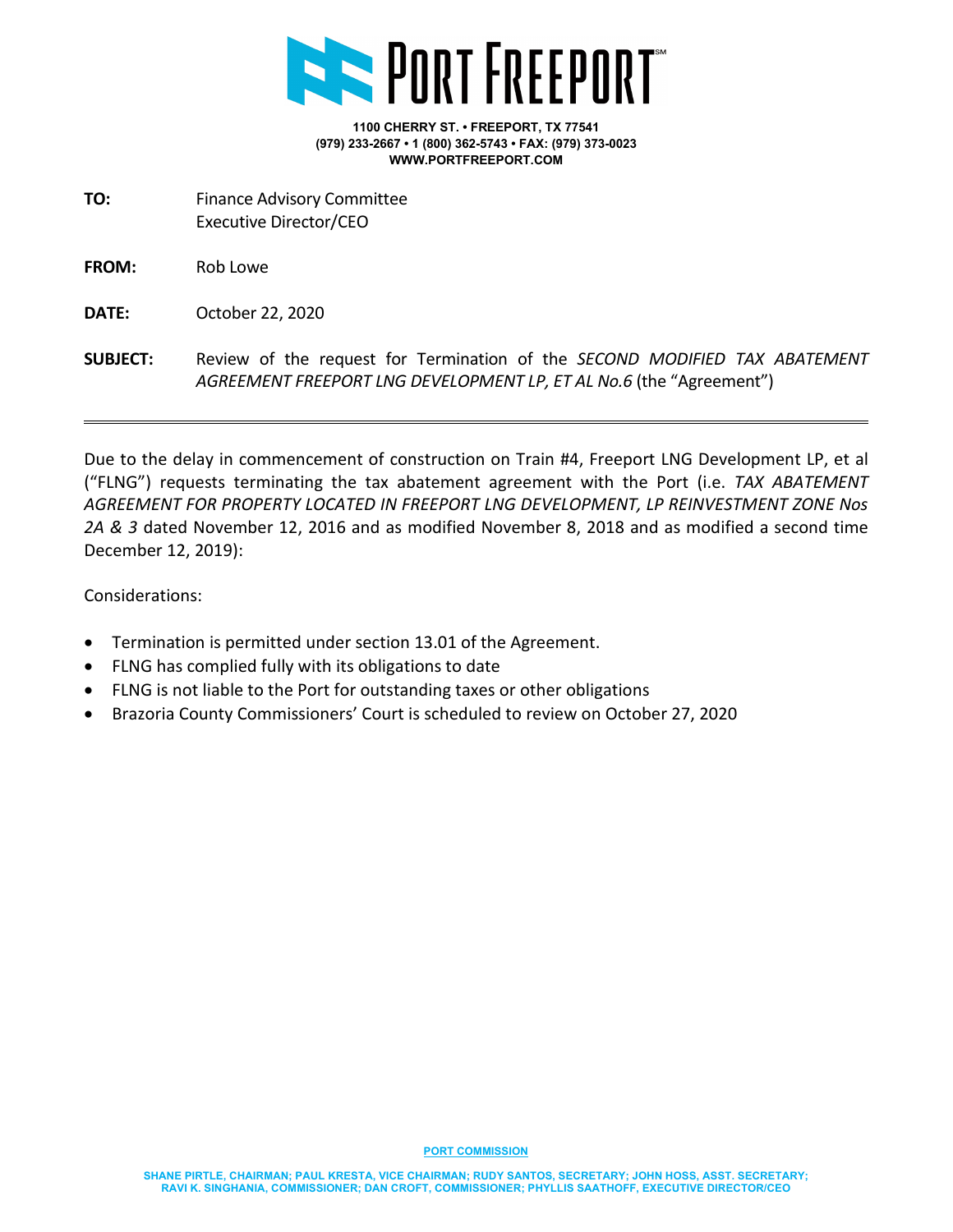

**TO:** Finance Advisory Committee Executive Director/CEO

**FROM:** Rob Lowe

**DATE:** October 22, 2020

**SUBJECT:** Review modification request of *TAX ABATEMENT AGREEMENT with CHEVRON PHILLIPS CHEMICAL COMPANY LP* (the "Agreement")

As a result of COVID-19 and other economic conditions, Chevron Phillips Chemical Company LP requests modifying the term of the abatement under the operative tax abatement agreement with the Port (i.e. *TAX ABATEMENT AGREEMENT FOR PROPERTY LOCATED IN CHEVRON PHILLIPS CHEMICAL COMPANY LP REINVESTMENT ZONE No. 2* dated November 14, 2019):

• Modifying effective date to January 1, 2023 from January 1, 2021 and making 2023 the first year of the seven year abatement period

Considerations:

- Such assignment is permitted under the Agreement and in the Port's *Guidelines and Criteria For Granting Tax Abatements*
- Chevron Phillips Chemical Company LP has complied fully with its obligations to date
- Chevron Phillips Chemical Company LP is not liable to the Port for outstanding taxes or other obligations
- Brazoria County Commissioners' Court is scheduled to review on October 27, 2020

**PORT COMMISSION**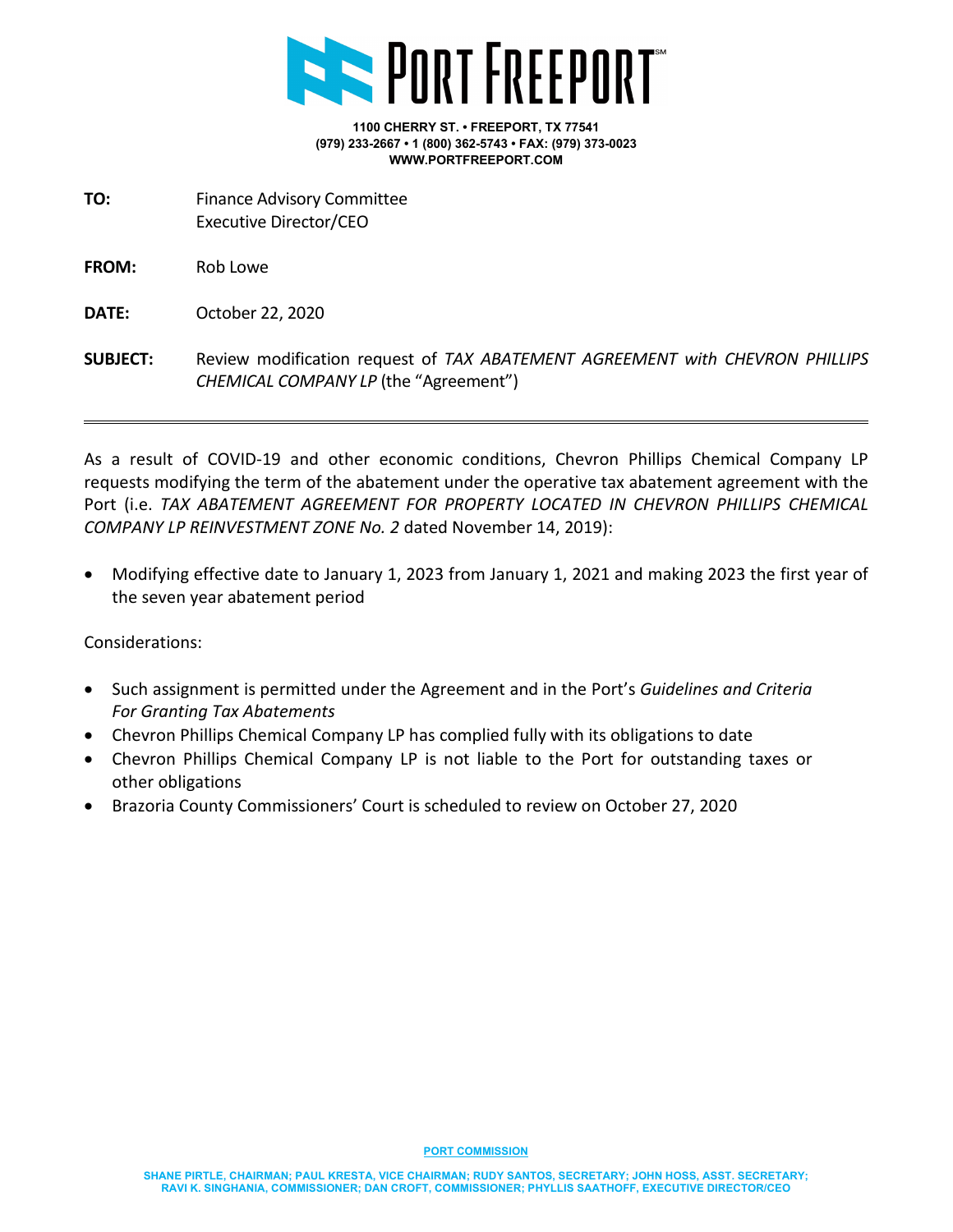

**TO:** Finance Advisory Committee Executive Director/CEO

**FROM:** Rob Lowe

**DATE:** October 23, 2020

**SUBJECT:** Utilization of Reserve for Capital Improvements

A resolution creating a reserve for capital improvements was adopted by the Port Commission on October 13, 2016. Since that time, the Port Commission has passed a resolution each year transferring funds to the reserve where the balance is \$20,021,866.95 as of 10/23/2020. To effectively manage cash flow and to minimize future debt issuance, staff is requesting consideration for the utilization of the reserve for capital improvements toward the Velasco Terminal Berth 8 project or other approved 2021 capital projects.